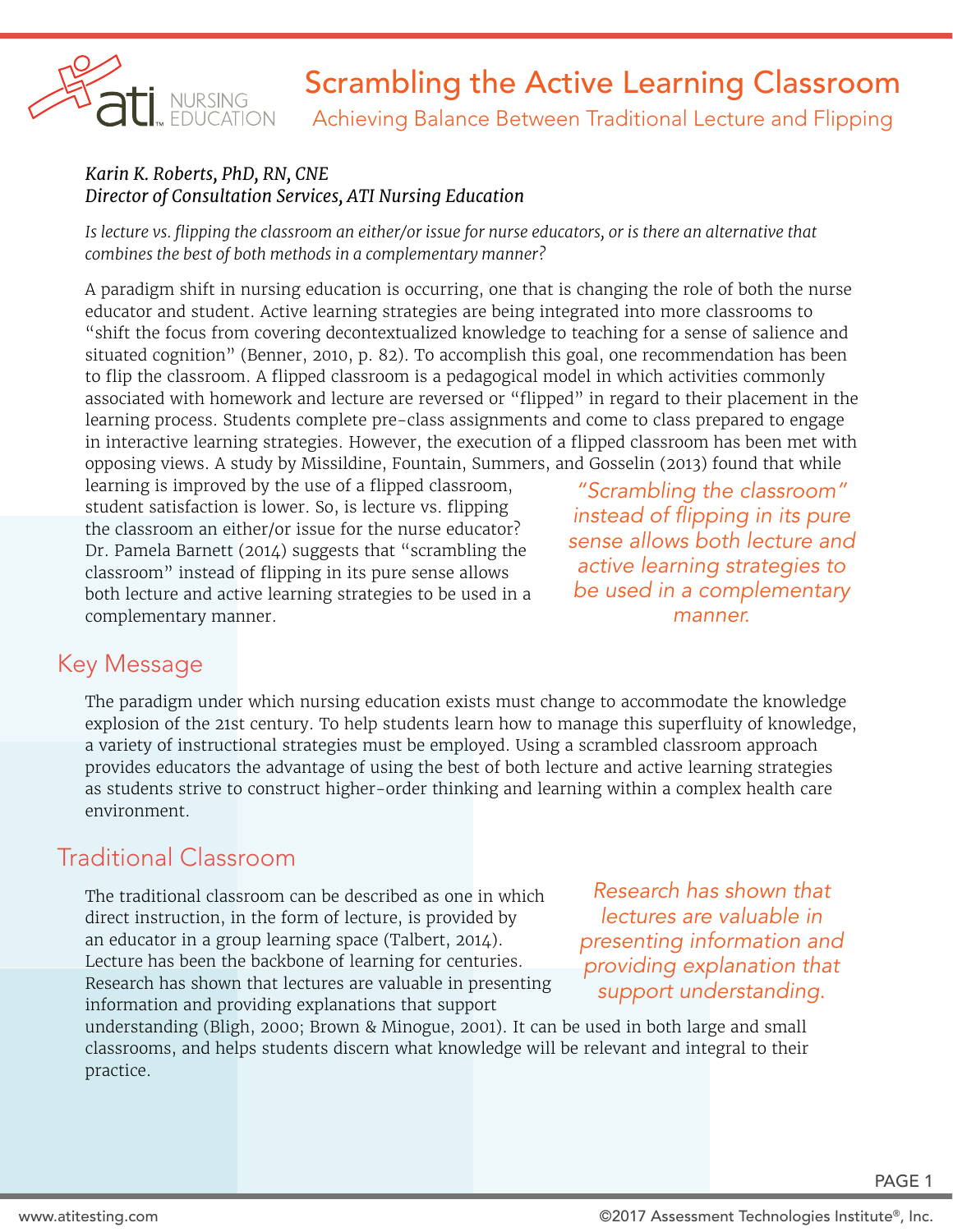

Achieving Balance Between Traditional Lecture and Flipping

According to Benner (2010), knowledge needs context to provide students the cognitive skills they need to be able to administer safe patient care in the complex health care systems of today and in the future. Application of knowledge in the clinical setting can no longer be relied upon as it once was. The theory-clinical gap that was taken for granted is no longer a luxury educators can afford. Lecture needs to be augmented by bringing the patient into the classroom and putting a face on the health alteration or exemplar under study. The use of active learning strategies and simulation are being promoted as a means to provide context to the delivery of pure knowledge.

## Flipped Classroom

The flipped classroom is a pedagogical model in which the typical lecture and homework elements of a course are reversed (Educause, 2012). The flipped classroom has been used by other disciplines for decades, in particular science, technology, engineering, and mathematics (STEM) classes. Eric Mazur, a physics professor, began using peer instruction and interactive learning in the 1990s. He was prompted to change his instructional methods when students at the end of his physics course demonstrated a lack of understanding of basic concepts. He deduced that the traditional approach to education reduces learning to a transfer of knowledge (Mazur, 2009). Only recently

has nursing begun to challenge the effectiveness of the lecture-dominant traditional classroom and the advantages of using active learning strategies with nursing students.

*Classroom time is repurposed to allow students heads-on and hands-on time to apply new knowledge while building on prior knowledge with their peers.*

A flipped classroom employs a variety of in-class active learning strategies that build on pre-class activities. Classroom time is then "repurposed" to allow students heads-on and hands-on time to apply new knowledge while building on prior knowledge with their peers. Educators create a learning environment that supports student engagement and group activities. Educators take on the role of facilitating students' acquisition of knowledge instead of delivering content that students memorize for future use.

## Scrambled Classroom

The scrambled classroom is composed of a "mix of direct instruction and practice and feedback" (Barnett, 2014). It allows educators to use both lecture and active strategies in a balanced, complementary manner. Replacing one rigid pedagogy with another rigid pedagogy is subsequently

avoided. The term "flipping the classroom" can be problematic for many faculty who are apprehensive about completely changing how they teach. Replacing "flipping the classroom" with the less intimidating and more accurate "scrambled classroom" might support a more positive attitude towards using active learning strategies (Barnett).

*The scrambled classroom allows educators to use both lecture and active strategies in a balanced, complementary manner.*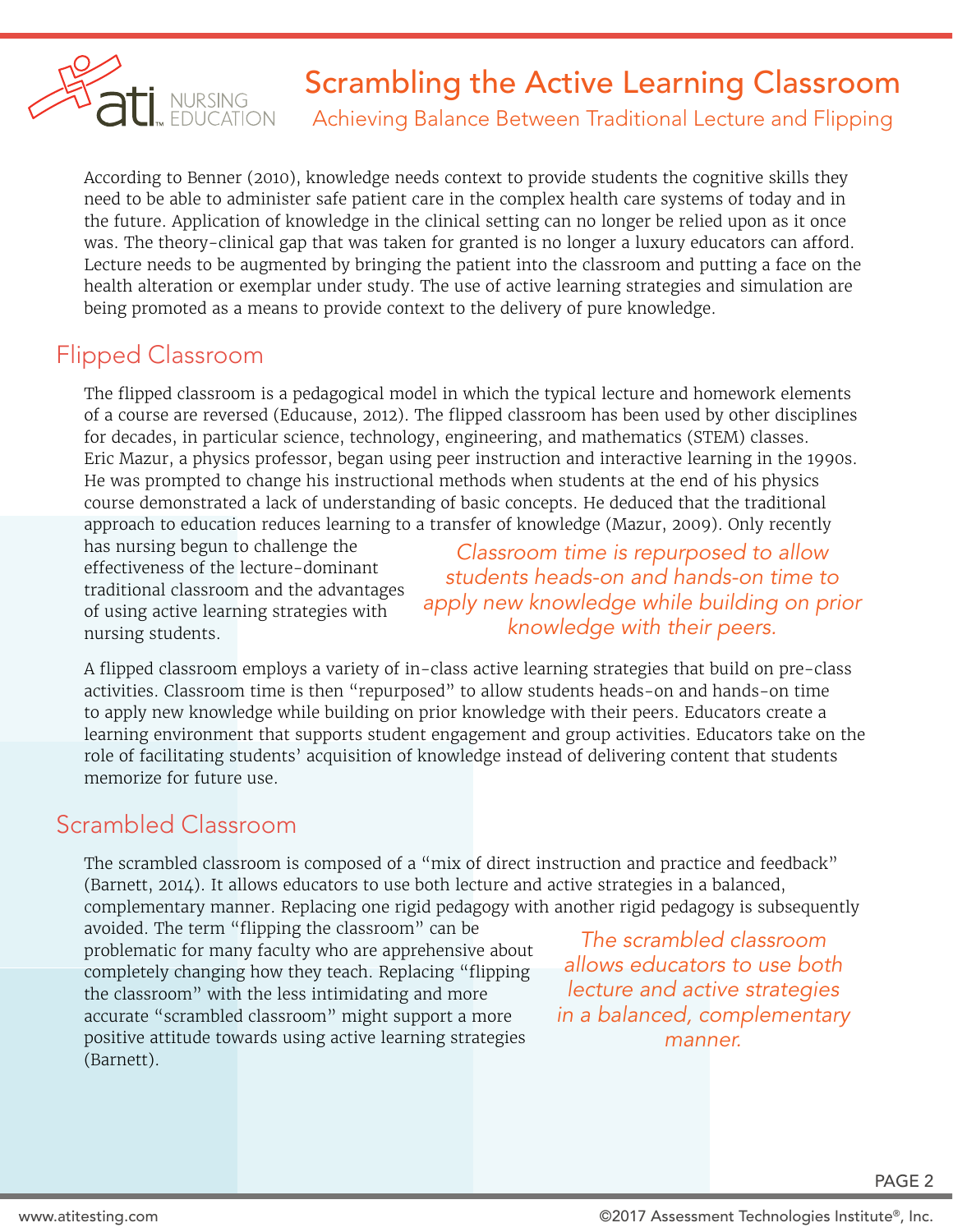

Achieving Balance Between Traditional Lecture and Flipping

The scrambled classroom gives the educator the opportunity to select which strategy is most appropriate for the topic of discussion and where to place the strategy during the class session. Students are exposed to a mix of direct instruction in the form of "lecture bursts" (mini-lectures of 15 minutes or less) and practice in the form of active learning strategies. Recognizing that the attention span of students is 10 to 20 minutes, breaking down lectures into smaller chunks of time, interspersed with periods of reflection or active use of the information, increases the value of time spent on lectures (Bunce, Flens, & Neiles, 2010).

Scrambling the classroom also allows faculty who are apprehensive about flipping the classroom to retain a level of control and comfort. The goal is not to completely remove lecture from the educator's repertoire of instructional strategies, but to integrate active strategies into the class session that give students the opportunity to synthesize and apply new knowledge. Students are subsequently given the opportunity to experience a mix of content transmission, practice, and assessment to enhance higher order learning (Barnett, 2014).

According to Benner (2010), educators need to shift their focus from covering knowledge without a context to teaching for a sense of salience and situated cognition. However, this does not need to be an either/or decision regarding which strategy to use. According to the author, the classroom is "prime real estate," making every minute of class a valuable commodity. Using lecture bursts to clarify students' misinterpretations, reinforce critical information, and promote understanding and synthesis of complex information is an important part of the learning process. Integrating active learning strategies that reinforce new knowledge and give students the opportunity to apply that knowledge in the context of a patient situation also supports the development of critical thinking and clinical reasoning.

## How to Scramble a Classroom

When preparing to scramble a classroom, the impact on educators and students must be addressed. Educators will benefit from faculty development that introduces new pedagogies that support

student-centered learning. They will need support to be able to use active learning strategies in a confident and enthusiastic manner that facilitates student engagement and interest. Reconciliation of their previous role with their new role as that of both imparter of knowledge and facilitator of learning will also be necessary.

*Change is not easy—it is a process, not an event. DON'T STOP TOO SOON. (Moellenberg & Aldridge, 2010)* 

Students also need to be prepared for a different role because many come to class with a preconceived mental picture of a traditional classroom that is inconsistent with active engagement. Students' orientation is critical to the success of the scrambled classroom so they understand the rationale for their engagement in the learning process. It is necessary for them to understand that their new role will require them to be active participants in their learning process with a focus on learning and how to think critically and apply new knowledge.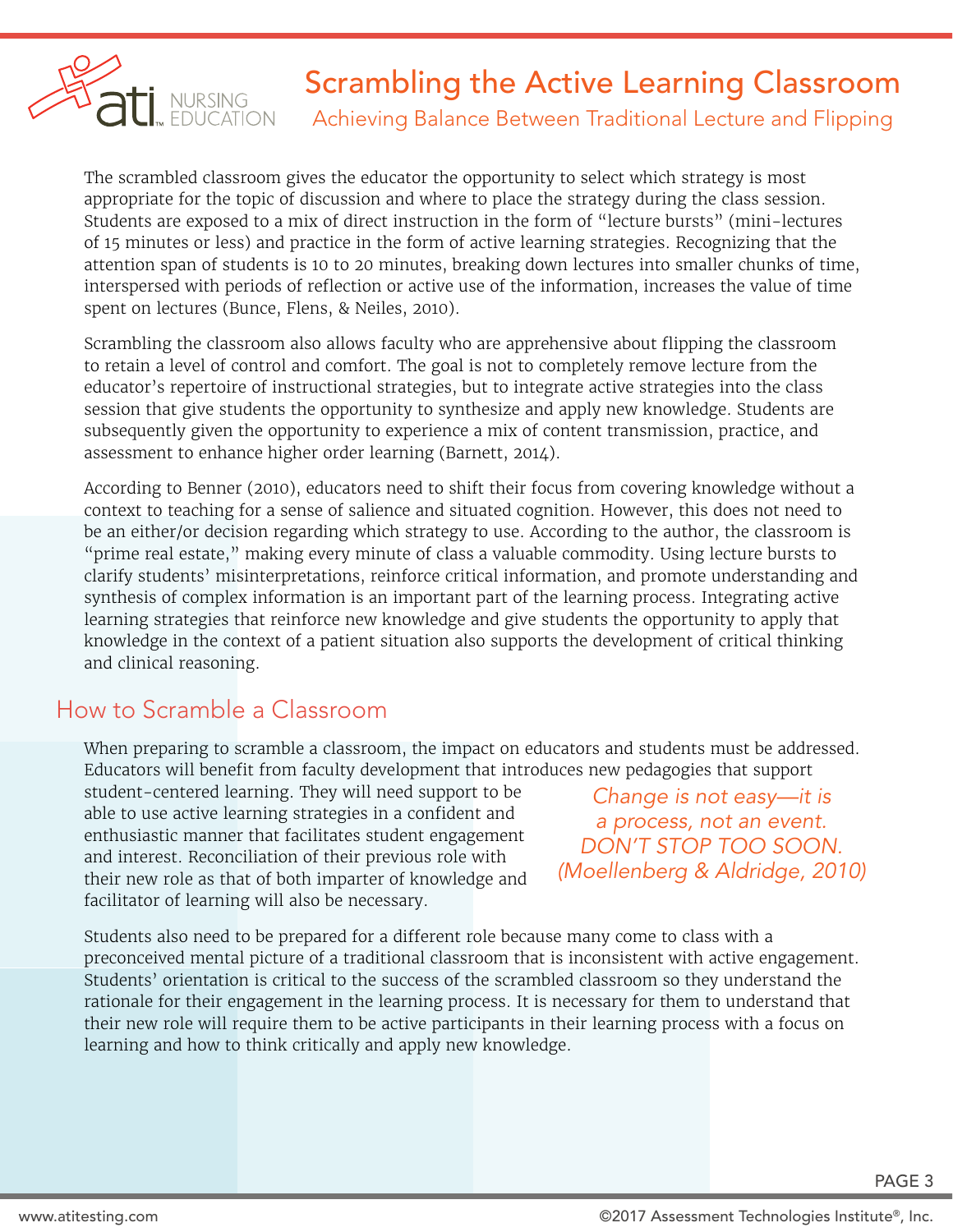

Achieving Balance Between Traditional Lecture and Flipping

#### *How to Scramble a Class Session*

- Analyze the content outline of a selected lecture.
- Map out upper and lower levels of learning.
- Assign pre-class activities that focus on lower levels of learning.
- Create a quiz or assignment that assesses students' level of understanding.
- Require completion of a quiz or handout that can be used as a "ticket to class."
- Chunk remaining lecture into 10– to 15-minute lecture bursts.
- Interject active learning strategies and periods of reflection between lecture bursts.
- Use classroom assessment techniques (CATs) during and after class sessions.
- Be agile in responding to student needs as they are uncovered.

#### *Strategies That Support a Scrambled Classroom*

- Have students think-pair-share between lecture bursts for reflection and assimilation of knowledge.
- Embed media and technology into PowerPoint presentations to enhance interactivity of lectures.
- Use Socratic questioning to challenge students' answers to a question even if it is correct.
- Visually/spatially engage students with media that stimulates multiple senses.
- Focus on contextualization and relate stories from the trenches that students love to hear.
- Put a face on a health alteration/exemplar using case studies, narrative pedagogy, or other strategies.
- Bring the patient into classroom through the use of multimedia, case studies, simulation, etc.
- Engage students in problem-solving/problem-based patient scenarios.
- Use concept maps to assess students understanding of conceptual relationships.

## A Time for Change

A paradigm shift from educator-focused, content-driven nursing classes to student-focused, application-based classes is occurring. This is a requisite change to ensure students are prepared for their future roles as clinicians and to be able to accommodate the knowledge explosion of the 21st century. The scrambled classroom allows the educator to create an engaging environment that uses both lecture and active learning strategies in a complementary manner that supports students' opportunities to learn, contextually apply knowledge, and bridge the theory-clinical gap.